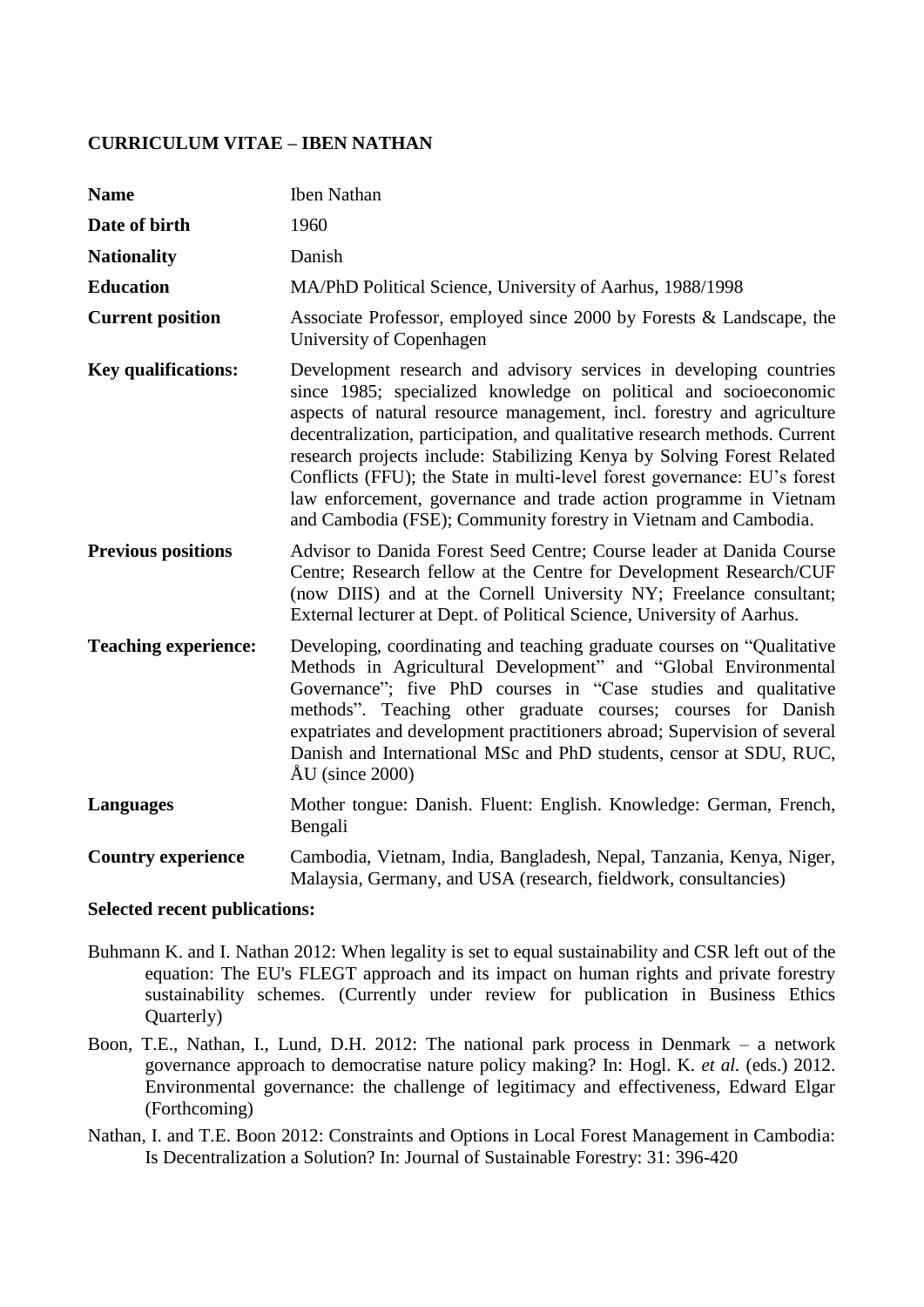- Saito-Jensen, M. and I. Nathan, 2011. "Exploring the Potentials of Community Based natural Resource Management for Benefiting Local Communities. The case of Joint Forest Management in Andhra Pradesh." Society and Natural Resources 24:11, 1142-1156
- Saito-Jensen, M., I. Nathan, and T. Treue 2010. "Beyond elite capture? community-based natural resource management and power in Mohammed Nagar Village, Andhra Pradesh, India." Environmental conservation 37(3): 327-335.

## **Other Publications**

Saito M , Nathan I . The [potential of Community Based Natural Resource Management for](http://curis.ku.dk/portal-life/da/publications/the-potential-of-community-based-natural-resource-management-for-benefiting-local-communities%2841683f47-7aa9-4ee8-a0e1-9e801f3b425a%29.html)  [benefiting local communities? .](http://curis.ku.dk/portal-life/da/publications/the-potential-of-community-based-natural-resource-management-for-benefiting-local-communities%2841683f47-7aa9-4ee8-a0e1-9e801f3b425a%29.html) Development Briefs. Policy . 2012;(18):1-4.

Lund JF , Emborg J , Nathan I , Nielsen L , Vindeløv V . [Fattigdom og krig går hånd i hånd:](http://curis.ku.dk/portal-life/da/publications/fattigdom-og-krig-gaar-haand-i-haand%2867571d7f-2a38-4c20-bbf3-5a4191b0bc52%29.html)  [analyse .](http://curis.ku.dk/portal-life/da/publications/fattigdom-og-krig-gaar-haand-i-haand%2867571d7f-2a38-4c20-bbf3-5a4191b0bc52%29.html) Dagbladet Politiken . 2011 nov 24.

Theilade I , Nathan I . Comments on forest investment program (FIP): Lao investment plan, master draft . 2011. 4 s.

Nathan I . Kommentarer til anden udgave af Vietnam's R-Pin (REDD-Readiness) plan 3.2.2011 . 2011.

Kamelarczyk KBF , Theilade I , Nathan I , Saito M , Kleine M, red. [Proceedings from the](http://curis.ku.dk/portal-life/da/publications/proceedings-from-the-international-seminar-redd-expectations-and-experiences%28b54e5343-19c7-4939-afdc-ed6076818249%29.html)  [international seminar "REDD+ expectations and experiences" .](http://curis.ku.dk/portal-life/da/publications/proceedings-from-the-international-seminar-redd-expectations-and-experiences%28b54e5343-19c7-4939-afdc-ed6076818249%29.html) Forest & Landscape, University of Copenhagen, 2011. 20 s. (Working Papers Forest & Landscape; 67/2011).

Nathan I , Boon TE , Helles F . [The dilemma of decentralized forest governance in a weak state: the](http://curis.ku.dk/portal-life/da/publications/the-dilemma-of-decentralized-forest-governance-in-a-weak-state%28832b8367-e359-4f8f-99ab-0dc3fce87fb0%29.html)  [case of Cambodia .](http://curis.ku.dk/portal-life/da/publications/the-dilemma-of-decentralized-forest-governance-in-a-weak-state%28832b8367-e359-4f8f-99ab-0dc3fce87fb0%29.html) Development Briefs. Policy . 2011;(14).

Lund DH , Boon TE , Nathan I . [Governance networks and democratic ideals: the case of Thy](http://curis.ku.dk/portal-life/da/publications/governance-networks-and-democratic-ideals%28b2d38294-c388-41a9-b194-7e92893b997e%29.html)  [National Park in Denmark .](http://curis.ku.dk/portal-life/da/publications/governance-networks-and-democratic-ideals%28b2d38294-c388-41a9-b194-7e92893b997e%29.html) Herrmann P red., I: Democracy in thery and action. Nova Science Publishers, Incorporated. 2011. s. 121-140. (Global political studies).

Saito M , Nathan I . [Exploring the potentials of community-based natural resource management for](http://curis.ku.dk/portal-life/da/publications/exploring-the-potentials-of-communitybased-natural-resource-management-for-benefiting-local-communities%282595e86a-646e-4198-9d19-7af6b3afc014%29.html)  [benefiting local communities: policies and practice in four communities in Andhra Pradesh, India .](http://curis.ku.dk/portal-life/da/publications/exploring-the-potentials-of-communitybased-natural-resource-management-for-benefiting-local-communities%282595e86a-646e-4198-9d19-7af6b3afc014%29.html) Society and Natural Resources . 2011;24(11):1142–1156.

Saito M, Nathan I, Treue T. Beyond elite capture?: community-based natural resource [management and power in Mohammed Nagar village, Andhra Pradesh, India .](http://curis.ku.dk/portal-life/da/publications/beyond-elite-capture%28fd7115da-07a1-47e4-bd98-9e3846384f26%29.html) Environmental Conservation . 2010;37(3):327-335.

Buhmann K , Nathan I . [Transnational law and mulit-level governance impact on the role of the](http://curis.ku.dk/portal-life/da/publications/transnational-law-and-mulitlevel-governance-impact-on-the-role-of-the-state-in-developing-countries%28347d88a0-8313-4790-bed3-531d65ef4ba7%29.html)  [state in developing countries: the EU FLEGT programme and FLEGT 2010 regulation in Vietnam .](http://curis.ku.dk/portal-life/da/publications/transnational-law-and-mulitlevel-governance-impact-on-the-role-of-the-state-in-developing-countries%28347d88a0-8313-4790-bed3-531d65ef4ba7%29.html) 2010. Paper presented at Workshop 2010 "New forms of governance and law in Multi-Level Governance: the role of the state between international, transnational, national and sub-national governance of sustainable forestry", Copenhagen, Danmark.

Nathan I, Larsen HO. Qualitative methods in agricultural development: course number 400022. Forest & Landscape, University of Copenhagen, 2010. 565 s.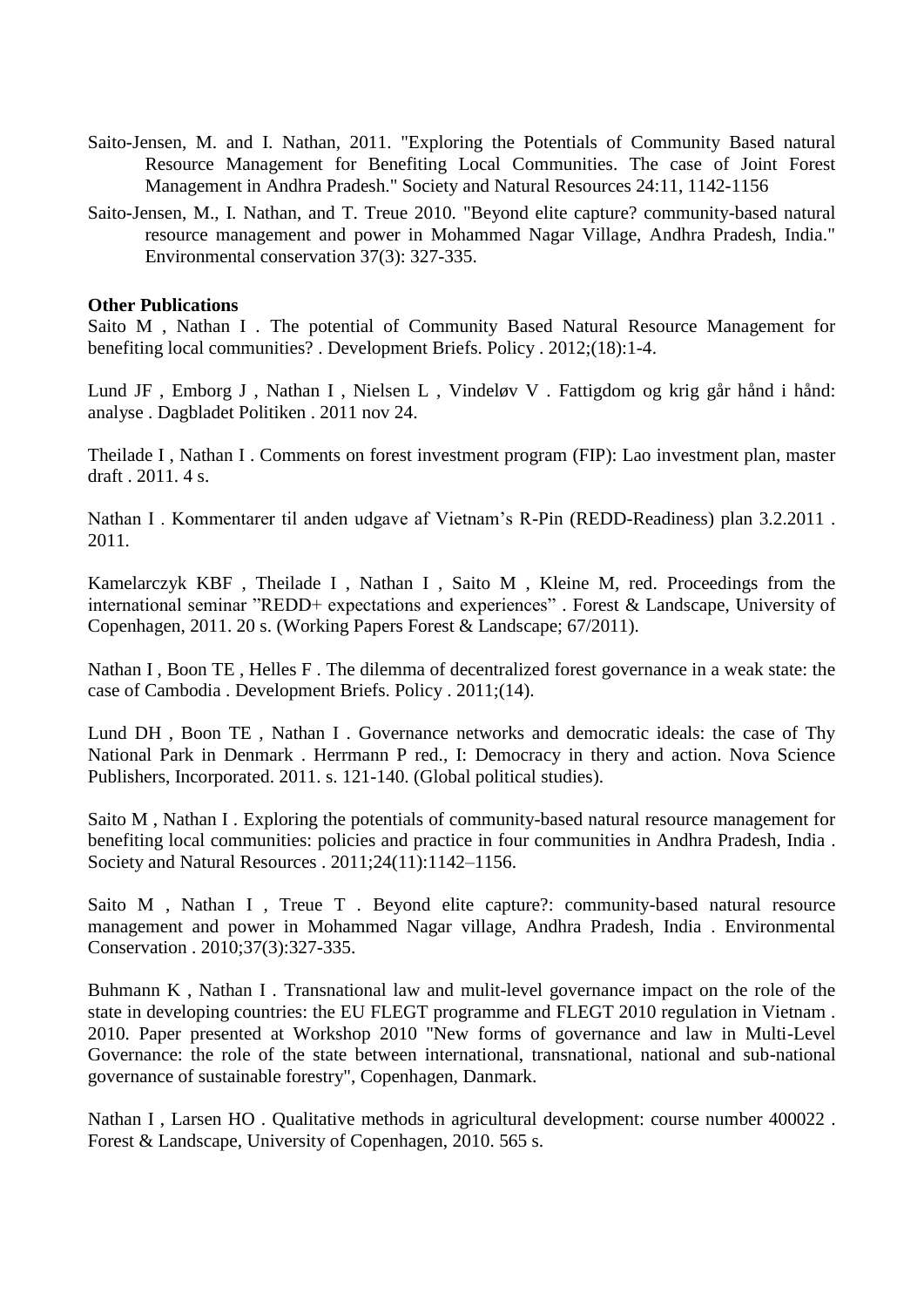Nathan I , Boon TE , Mortensen JL , Lund JF , Pagh P , Rasmussen K et al. [Compendium for](http://curis.ku.dk/portal-life/da/publications/compendium-for-global-environmental-governance-310073%282796f05f-636f-40b2-b6d3-4d26120617da%29.html)  [Global Environmental Governance 310073 .](http://curis.ku.dk/portal-life/da/publications/compendium-for-global-environmental-governance-310073%282796f05f-636f-40b2-b6d3-4d26120617da%29.html) 2010. 6 s.

Saito M, Nathan I, Treue T. How to reduce the risk and effects of elite capture under community [based natural resource management? .](http://curis.ku.dk/portal-life/da/publications/how-to-reduce-the-risk-and-effects-of-elite-capture-under-community-based-natural-resource-management%2837f0797b-cb59-486f-be2b-4f96352fec95%29.html) Development Briefs. Policy . 2010;(11).

Lund DH , Boon TRE , Nathan I . [Accountability of experts in the Danish national park process .](http://curis.ku.dk/portal-life/da/publications/accountability-of-experts-in-the-danish-national-park-process%28f6a811c0-d507-11dd-9473-000ea68e967b%29.html) Forest Policy and Economics . 2009;11(5-6):437-445.

Boon TRE , Lund DH , Nathan I . [The national park pilot process introducing new forms of](http://curis.ku.dk/portal-life/da/publications/the-national-park-pilot-process-introducing-new-forms-of-governance-in-danish-nature-politics%28c6e9b020-4126-11de-87b8-000ea68e967b%29.html)  [governance in Danish nature politics .](http://curis.ku.dk/portal-life/da/publications/the-national-park-pilot-process-introducing-new-forms-of-governance-in-danish-nature-politics%28c6e9b020-4126-11de-87b8-000ea68e967b%29.html) Institut für Wald,- Umwelt- und Ressourcenpolitik der Universität für Bodenkultur Wien, 2009. 102 s. (Forsungsbericht / Research Report; 1-2009).

Boon TRE , Lund DH , Nathan I . [Implementation of the habitats directive in a governance](http://curis.ku.dk/portal-life/da/publications/implementation-of-the-habitats-directive-in-a-governance-perspective%285b591bb0-4127-11de-87b8-000ea68e967b%29.html)  [perspective: the case of Denmark .](http://curis.ku.dk/portal-life/da/publications/implementation-of-the-habitats-directive-in-a-governance-perspective%285b591bb0-4127-11de-87b8-000ea68e967b%29.html) Institut für Wald,- Umwelt- und Ressourcenpolitik der Universität für Bodenkultur Wien, 2009. 88 s. (Forschungsbericht / Research Report; 2-2009).

Buhmann K , Nathan I . [New forms of governance and law in Mulit-Level Governance: The role of](http://curis.ku.dk/portal-life/da/publications/new-forms-of-governance-and-law-in-mulitlevel-governance-the-role-of-the-state-between-international-transnational-national-and-subnation-law-and-governace-of-sustainable-forestry%28faee66c0-0e73-11df-825d-000ea68e967b%29.html)  [the state between international, transnational, national and sub-nation law and governace of](http://curis.ku.dk/portal-life/da/publications/new-forms-of-governance-and-law-in-mulitlevel-governance-the-role-of-the-state-between-international-transnational-national-and-subnation-law-and-governace-of-sustainable-forestry%28faee66c0-0e73-11df-825d-000ea68e967b%29.html)  [sustainable forestry: An explorative research note .](http://curis.ku.dk/portal-life/da/publications/new-forms-of-governance-and-law-in-mulitlevel-governance-the-role-of-the-state-between-international-transnational-national-and-subnation-law-and-governace-of-sustainable-forestry%28faee66c0-0e73-11df-825d-000ea68e967b%29.html) 2009. Paper presented at Bringing the State back in. Copåenhagen Business School, Copenhagen, Danmark.

Mustalahti IH , Nathan I . [Constructing and sustaining participatory forest management: lessons](http://curis.ku.dk/portal-life/da/publications/constructing-and-sustaining-participatory-forest-management%2854cb5f51-4fc2-474d-b125-8fbc61cc2e53%29.html)  [from Tanzania, Mozambique, Laos and Vietnam .](http://curis.ku.dk/portal-life/da/publications/constructing-and-sustaining-participatory-forest-management%2854cb5f51-4fc2-474d-b125-8fbc61cc2e53%29.html) Folia Forestalia Polonica. Series A. Lesnictwo . 2009;51(1):66-76.

Lund JF , Helles F , Meilby H , Nathan I , Theilade I , Treue T . [Landsbyskovbrug i Tanzania: hvem](http://curis.ku.dk/portal-life/da/publications/landsbyskovbrug-i-tanzania%2878118920-a1c4-11dd-b6ae-000ea68e967b%29.html)  [vinder, hvem taber? .](http://curis.ku.dk/portal-life/da/publications/landsbyskovbrug-i-tanzania%2878118920-a1c4-11dd-b6ae-000ea68e967b%29.html) Skoven . 2008;(5):244-249.

Nathan I , Boon TRE . [Community forestry i Cambodja: om netvrksstyring og statens rolle .](http://curis.ku.dk/portal-life/da/publications/community-forestry-i-cambodja%28742a9ce0-d507-11dd-9473-000ea68e967b%29.html) Politica . 2008;40(3):279-298.

Nathan I, Treue T. Forest and People in Developing Countries, introduction to the research area, [status and plans .](http://curis.ku.dk/portal-life/da/publications/forest-and-people-in-developing-countries-introduction-to-the-research-area-status-and-plans%28561c64b0-d50f-11dd-9473-000ea68e967b%29.html) 2008. Paper presented at Presentation at the IAC meeting, Forest and Landscape, Denmark, Hørsholm, Danmark.

Boon TRE , Nathan I , Lund DH , Buttoud G, Kouplevatskaya I. [Analysis along procedural](http://curis.ku.dk/portal-life/da/publications/analysis-along-procedural-elements%28fc8a8a50-88cb-11de-8bc9-000ea68e967b%29.html)  [elements: chapter 4 .](http://curis.ku.dk/portal-life/da/publications/analysis-along-procedural-elements%28fc8a8a50-88cb-11de-8bc9-000ea68e967b%29.html) Hogl K, Nordbeck R, Nußbaumer E, Pregernig M red., I: Sustainable management of Europe's natural resources. Vienna: University of Natural Resources and Applied Life Sciences Vienna. 2008. s. 58-89.

Boon TRE , Lund DH , Nathan I . [Danish national park process: chapter 3.3 .](http://curis.ku.dk/portal-life/da/publications/danish-national-park-process%28870c9e20-88db-11de-8bc9-000ea68e967b%29.html) Hogl K, Nordbeck R, Nußbaumer E, Pregernig M red., I: Sustainable management of Europe's natural resources. Vienna: University of Natural Resources and Applied Life Sciences Vienna. 2008. s. 28-30.

Boon TRE , Lund DH , Nathan I . [Implementation of the habitats directive in denmark: chapter 3.4 .](http://curis.ku.dk/portal-life/da/publications/implementation-of-the-habitats-directive-in-denmark%282cfd8b50-88dc-11de-8bc9-000ea68e967b%29.html) Hogl K, Nordbeck R, Nußbaumer E, Pregernig M red., I: Sustainable management of Europe's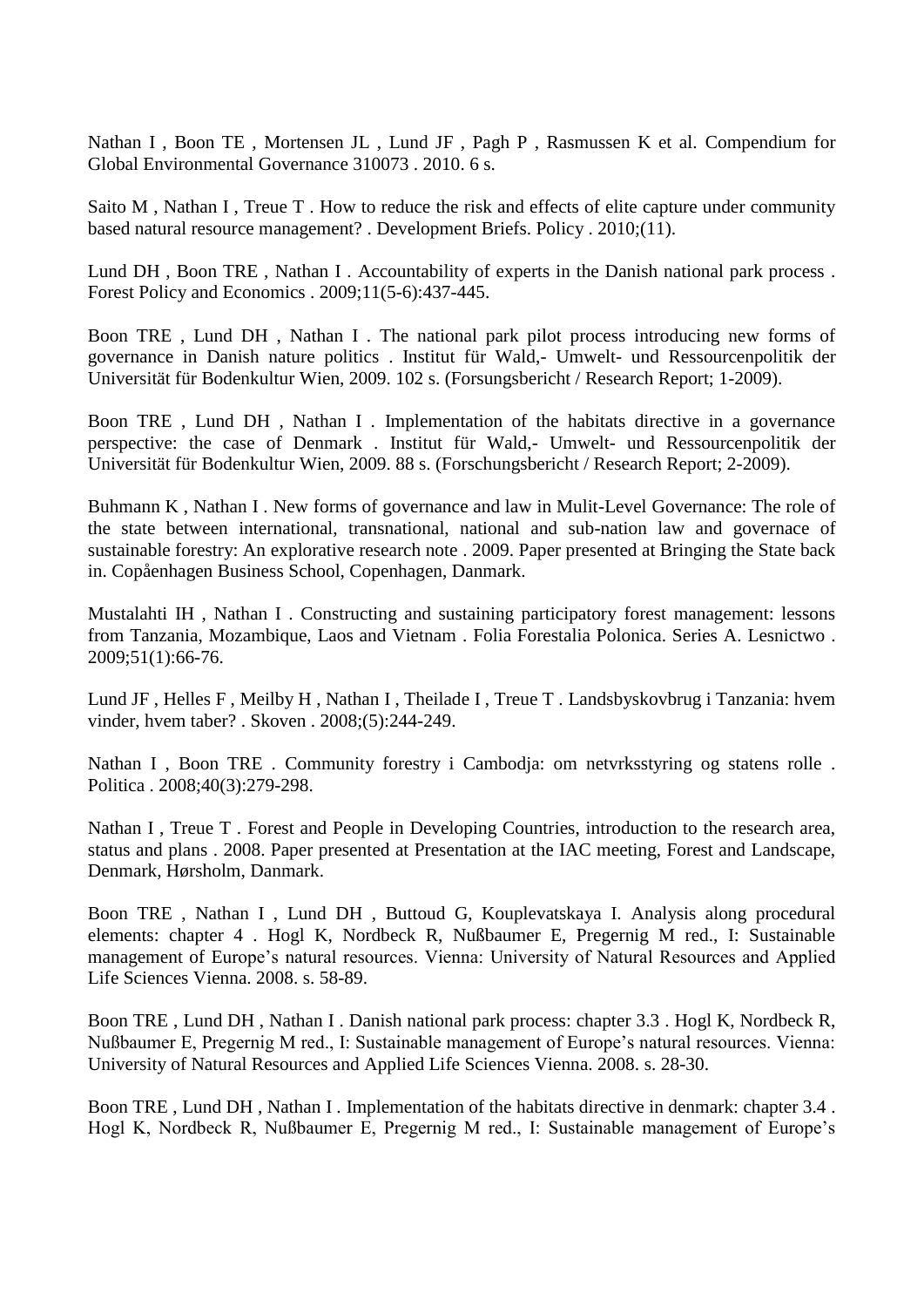natural resources. Vienna: University of Natural Resources and Applied Life Sciences Vienna. 2008. s. 30-32.

Nathan I . [Introduktion til dataindsamling og databehandling: kvalitative data .](http://curis.ku.dk/portal-life/da/publications/introduktion-til-dataindsamling-og-databehandling%281edfac50-9b8e-11de-bc73-000ea68e967b%29.html) 2008. 37 s.

Nathan I, Boon TRE. [Magtens mange dimensioner .](http://curis.ku.dk/portal-life/da/publications/magtens-mange-dimensioner%28c112f540-9b8e-11de-bc73-000ea68e967b%29.html) 2008. 38 s.

Nathan I, Boon TRE. The differnt dimensions of power. 2008. 34 s.

Treue T , Nathan I . [Community-based natural resource management .](http://curis.ku.dk/portal-life/da/publications/communitybased-natural-resource-management%28a88ea170-a1c2-11dd-b6ae-000ea68e967b%29.html) Copenhagen: Ministry of Foreign Affairs of Denmark, 2007. 22 s. (Danida Technical Note 2007).

Lund DH , Boon TE , Nathan I . [Accountability of expertise in the danish national park process .](http://curis.ku.dk/portal-life/da/publications/accountability-of-expertise-in-the-danish-national-park-process%28ef0a9b40-a1c2-11dd-b6ae-000ea68e967b%29.html) 2007. Paper presented at Scientific Framework of Environmental and Forest Governance - The Role of Discourse and Expertise, Göttingen, Tyskland.

Nathan I , Lund S , Theilade I . The importance of local knowledge and interdisciplinary research: [people, trees and agriculture in Africa: constraints and options for improved management of trees in](http://curis.ku.dk/portal-life/da/publications/the-importance-of-local-knowledge-and-interdisciplinary-research%28499c7d30-a1c3-11dd-b6ae-000ea68e967b%29.html)  [Tanzania and Burkina Faso .](http://curis.ku.dk/portal-life/da/publications/the-importance-of-local-knowledge-and-interdisciplinary-research%28499c7d30-a1c3-11dd-b6ae-000ea68e967b%29.html) Journal for Transdisciplinary Environmental Studies . 2007;6(1).

Nathan I , Lund JF , Gausset Q, Andersen SK. [On the promises of devolution: overcoming the](http://curis.ku.dk/portal-life/da/publications/on-the-promises-of-devolution%284a5f5800-a1c3-11dd-b6ae-000ea68e967b%29.html)  [constraints of natural resource management in a village in Tanzania .](http://curis.ku.dk/portal-life/da/publications/on-the-promises-of-devolution%284a5f5800-a1c3-11dd-b6ae-000ea68e967b%29.html) Journal for Transdisciplinary Environmental Studies . 2007;6(1).

Boon TE , Lund DH , Nathan I . [Elements of governance in the danish national park process: main](http://curis.ku.dk/portal-life/da/publications/elements-of-governance-in-the-danish-national-park-process%284a802670-a1c3-11dd-b6ae-000ea68e967b%29.html)  [assessment report, Denmark .](http://curis.ku.dk/portal-life/da/publications/elements-of-governance-in-the-danish-national-park-process%284a802670-a1c3-11dd-b6ae-000ea68e967b%29.html) Copenhagen: Center for Skov, Landskab og Planlægning/Københavns Universitet, 2007. 98 s. (New Modes of Governance for Sustainable Forestry in Europe).

Boon TE , Lund DH , Nathan I . [Implementation of the habitats directive in a governance](http://curis.ku.dk/portal-life/da/publications/implementation-of-the-habitats-directive-in-a-governance-perspective%284aa3b400-a1c3-11dd-b6ae-000ea68e967b%29.html)  [perspective: main assessment report Denmark .](http://curis.ku.dk/portal-life/da/publications/implementation-of-the-habitats-directive-in-a-governance-perspective%284aa3b400-a1c3-11dd-b6ae-000ea68e967b%29.html) Copenhagen: Center for Skov, Landskab og Planlægning/Københavns Universitet, 2007. 83 s. (New Modes of Governance for Sustainable Forestry in Europe).

Gausset Q , Lund JF , Theilade I , Nathan I , Hansen HH , Mugasha AG et al. [Why combine private](http://curis.ku.dk/portal-life/da/publications/why-combine-private-and-communal-tree-management%2851559200-a1c3-11dd-b6ae-000ea68e967b%29.html)  [and communal tree management?: a case-study](http://curis.ku.dk/portal-life/da/publications/why-combine-private-and-communal-tree-management%2851559200-a1c3-11dd-b6ae-000ea68e967b%29.html) based in Majawanga (Gairo, Tanzania) . Journal for Transdisciplinary Environmental Studies . 2007;6(1).

Moestrup S, Schmidt L, Nathan I. Guidelines for distribution of tree seed in small bags: small [quantities and high quality .](http://curis.ku.dk/portal-life/da/publications/guidelines-for-distribution-of-tree-seed-in-small-bags%28bde97030-a1c3-11dd-b6ae-000ea68e967b%29.html) Hørsholm: Center for Skov, Landskab og Planlægning/Københavns Universitet, 2007. 13 s.

Boon TRE , Lund DH , Nathan I . [Nye spilleregler i dansk naturpolitik? .](http://curis.ku.dk/portal-life/da/publications/nye-spilleregler-i-dansk-naturpolitik%28ed392180-a1c0-11dd-b6ae-000ea68e967b%29.html) Hørsholm: Center for Skov, Landskab og Planlægning/Københavns Universitet, 2006. 101 s. (Arbejdsrapport / Skov & Landskab; 34-2006).

Boon TRE , Lund DH , Nathan I . [Spillereglerne har ændret sig: nye naturpolitiske processer giver](http://curis.ku.dk/portal-life/da/publications/spillereglerne-har-aendret-sig%283cedf250-a1c1-11dd-b6ae-000ea68e967b%29.html)  [andre muligheder og nye udfordringer for dansk naturpolitik .](http://curis.ku.dk/portal-life/da/publications/spillereglerne-har-aendret-sig%283cedf250-a1c1-11dd-b6ae-000ea68e967b%29.html) moMentum . 2006;4(3):4-7.